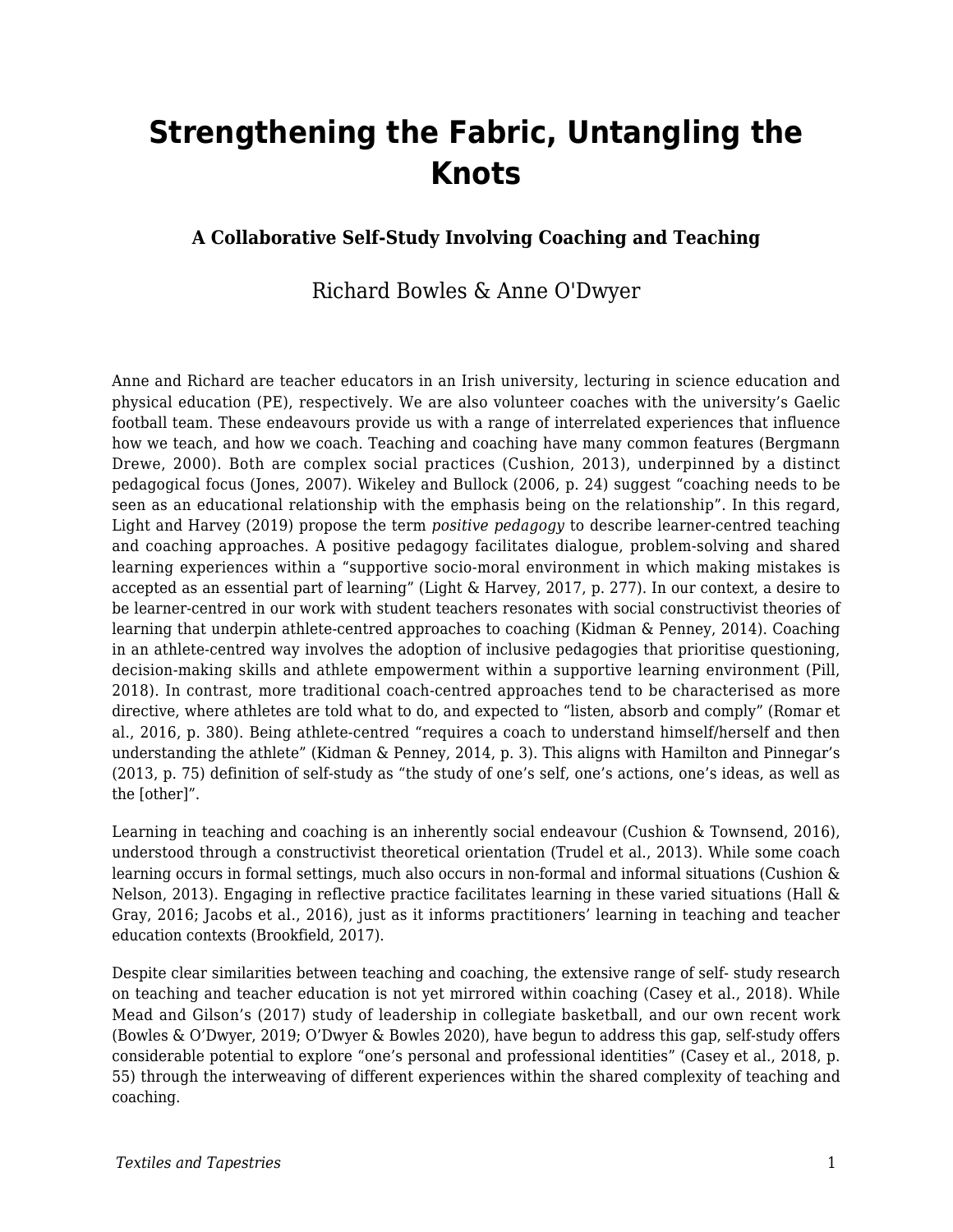## **Aims**

This study responds to calls for the extension of self-study research into sport coaching settings (Brown, 2011; Fletcher & Ovens, 2015). By engaging in self-study as a means to "enhance collaboration and improve practice" (Richards & Ressler, 2016, p. 294), we explored how we learned to integrate a new pedagogical approach (athlete-centred coaching) in our volunteer coaching, and examined how this learning, in turn, informed our teaching.

Consequently, we considered how our informal learning in the coaching domain intertwined with our teacher education practices, impacting our teaching and coaching identities, as we frequently engaged with the same students in these different contexts.

### **Methods**

This paper documents our experiences over the course of two full seasons. Richard has been a teacher educator for 16 years and has coached this team for 12 seasons. Anne, in contrast, has worked in teacher education for 4 years and was still playing football at an elite level in the two seasons prior to the commencement of this research. During that time, she had begun to assist Richard at training sessions on an informal basis. This period is noteworthy because it enabled us to build up personal and professional relationships that are important to support collaborative practice (Hostetler et al., 2018). It provided us with opportunities to discuss issues relating to our teaching and coaching experiences, enabling us to build the trust that eventually underpinned our critical friendship (Fletcher et al., 2016). These informal conversations before or after training often focused on how to make our sessions better and prompted us to examine our practice more systematically. Consequently, LaBoskey's (2004) guidelines for self-study guided our research design, which was self-initiated and self- focused, arising from those informal conversations about teaching and coaching. We sought to better understand and improve our pedagogical practices as we coached together. Specifically, we wished to explore the extent to which we were being athlete-centred, because Richard was familiar with the concept in the context of a PE module he taught. Our research was interactive and collaborative as we acted as critical friends for each other, and engaged with two other critical friends. These two layers of critical friendship, internally where we gave each other immediate and frequent feedback, and externally where two colleagues not involved in our coaching provided a more detached perspective, helped us gain a deeper awareness of our coaching. Our external critical friends, one with extensive self-study experience and another with coaching expertise, provided us with "supportive and challenging feedback" (Fletcher et al., 2016, p. 304) from methodological and pedagogical standpoints. We have explored the detailed workings of this process elsewhere (O'Dwyer et al., 2019).

Data generation included 80 weekly individual reflections, eight critical friend conversations, and 5 student-athlete focus groups. We each completed, shared and revised a coaching philosophy statement at the beginning, middle and end of each season, and developed 80 training session plans together. Validation of our research was based on trustworthiness, established through our use of a range of data sources, and supported by regular dialogue with others to challenge our interpretations (e.g. Bowles et al., 2018). Importantly, this process motivated us "to continue inquiring into [our] practice" (Casey et al., 2018, p. 59).

Ethical approval was granted by our university's research ethics committee. We were mindful that gathering data from our athletes could be problematic in a number of ways. Firstly, as positive and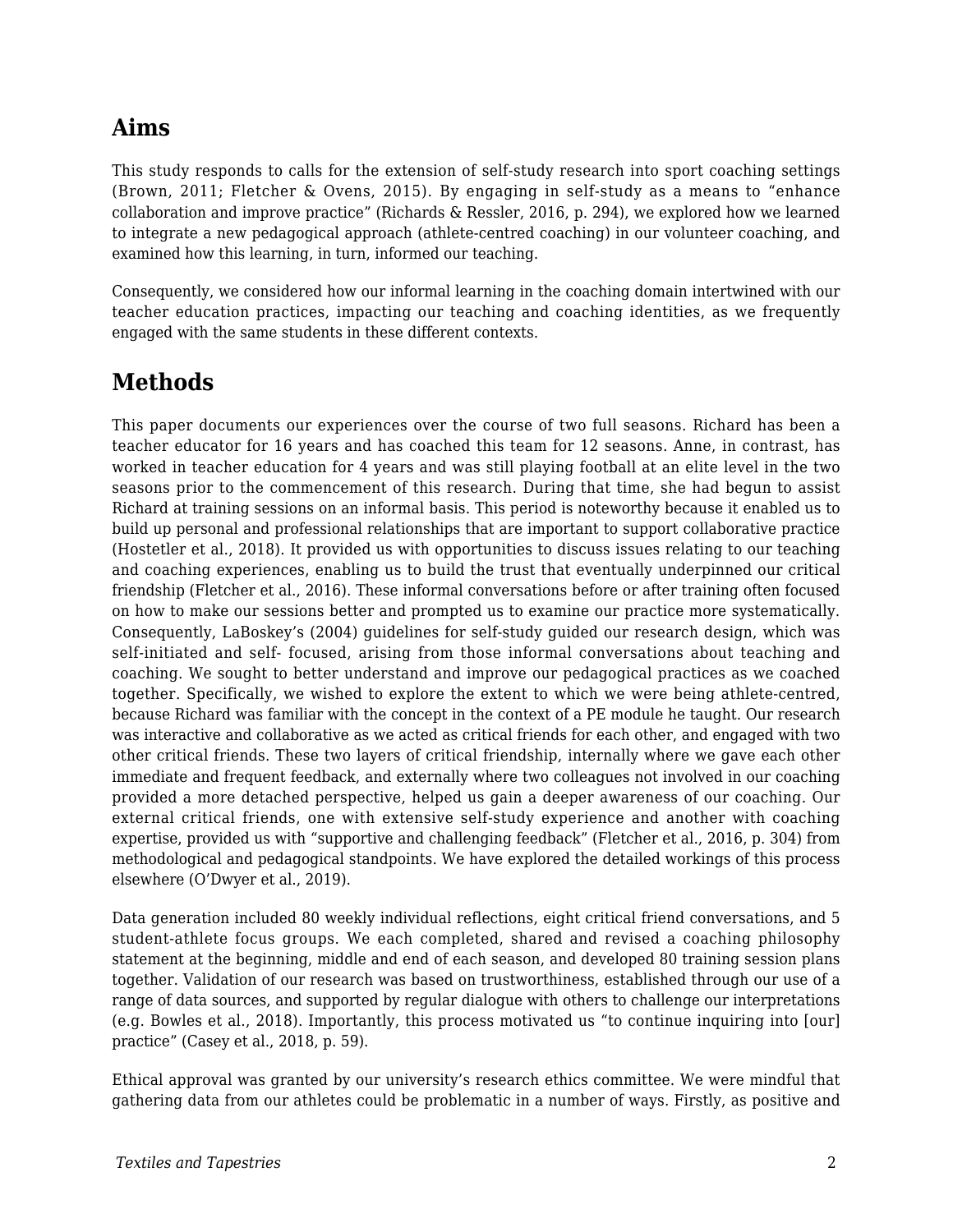supportive coach-athlete relationships are important for the development of an effective team environment (Lorimer & Jowett, 2013), we did not want our research to affect these relationships. Accordingly, an independent research assistant recruited athletes for our focus groups and conducted semi-structured interviews using questions we had prepared. She recorded, transcribed and anonymised the responses. Secondly, while self-study research can contribute to "a public knowledge-base," we are also conscious that this public sharing may place the researcher in a vulnerable position, dealing with sensitive or personal topics related to self and practice (Vanassche & Kelchtermans, 2016, p. 100). In our context, we value the open, cooperative nature of our athletes' responses, and are mindful of presenting data in ways that protect their identities.

A critical incident is "an event that raises broad, sustained issues and serves to focus the practitioner's thinking in ways that lead to insights" about practice (Fletcher et al., 2018, p. 80). This definition, grounded in Tripp's (2012) work, guided our data analysis. We both carried out a broad inductive analysis of the data. Then, we each identified incidents that highlighted connections between our teaching and coaching. We discussed these together and, subsequently, with our critical friends. This process prompted us "to reframe and challenge" our initial perceptions (Loughran & Brubaker, 2015, p. 259). Finally, we selected incidents that helped us gain a deeper understanding of our practice and a lens through which to consider how we might improve it (Tripp, 2012). Illustrative quotes used in this paper are identified by year and reflection number. For example, 'S1R5' relates to the 5th weekly reflection during Season 1.

### **Outcomes**

We share three examples of critical incidents here that illustrate the intricate ties between our volunteer coaching and our professional lives as teacher educators. Our engagement with the data through collaborative self-study helped us to untangle some of the 'knotty' aspects of everyday practice. Each incident is represented by a quote from our data, and an accompanying characteristic that exemplifies our discussions about it.

*Relationship-Building:* "I think our role as teacher educators is enhanced through the relationships we build up with players on the football field."

We acknowledge that our dual teaching and coaching roles placed us in a unique position. We suggest this context facilitates the development of relationships that enhance our practice in both. Firstly, our own internal layer of critical friendship facilitated the development of personal and professional relationships as we developed levels of trust and understanding through coaching together. As Richard noted at the end of Season 1, "I really enjoy the collaborative nature of what we're doing. It is very motivating, challenging (in a good way) and prompts me to reflect deeply on my own coaching". Offering a perspective from the outside, our Season 1 critical friend observed: "You've got shared understanding and shared expectations…at the beginning you weren't sure…and now you're so clear and confident…and assured and singing off the same hymn sheet."

Richard also noted a significant change in his own approach to coaching. Having coached on his own before this collaboration with Anne, he believed that the developing coaching relationship had been positive for him:

I've always been most comfortable as a leader, not wanting to give too much control of the session to anyone else. On Wednesday, I felt very comfortable with our division of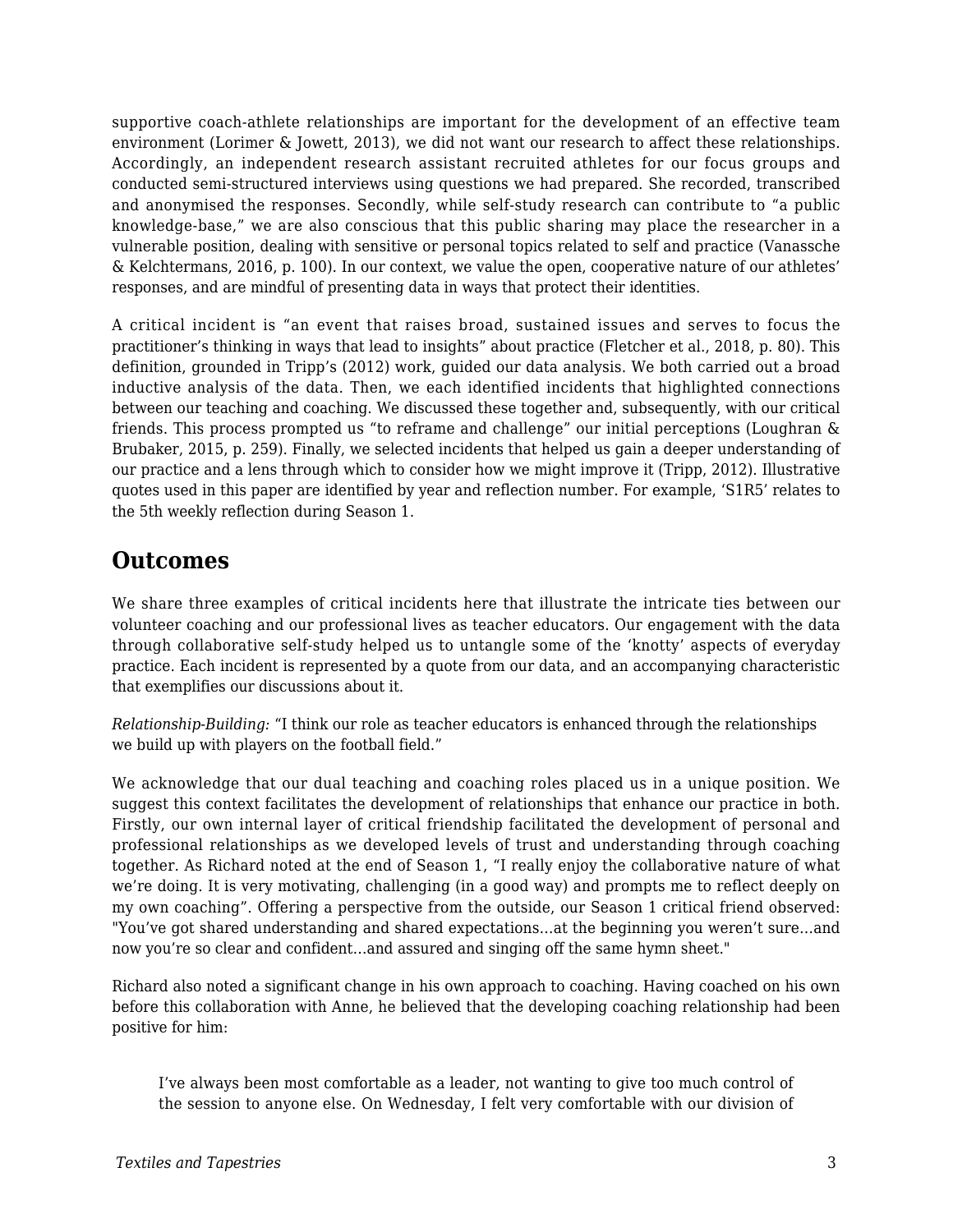duties where we both work autonomously. This has been building over the past few weeks, but definitely this week was when I felt happiest with it – trusting that I didn't have to do everything myself. (S1R5)

Anne highlighted this productive rapport at the end of the season also, when she wrote: "both coaches have ownership and input…the mutual respect to 'step in' on each other without offence is evidence of trust in the relationship" (S1R10). Accordingly, we learned more about ourselves as coaches through collaboration, and our experiences reflect those of Hostetler and colleagues (2018, p. 161), where they describe how "trust in one another, willingness to be vulnerable, and bonds intensified over time."

Our data suggest athletes were open to seeking our advice on academic issues, thereby positioning us in pastoral or caring roles (Cronin & Armour, 2019). This happened on the fringe of training sessions, traveling to games, and during incidental conversations that occurred on university corridors. In turn, this enhanced our teaching because knowing athletes from our team helped build a more positive classroom rapport. Building relationships is a key aspect of effective coaching (Shanmugam & Jowett, 2016); our experiences have made us more aware of the potential to enrich our teaching by extending these relationships into the classroom. Hearing about our students, and their lives on campus and away from it, required us to engage in "receptive listening" (Noddings, 2012, p. 780) as we became a sounding board for their questions on, for example, how to negotiate particular aspects of university bureaucracy. Anne recognised that this prompted her to change her own demeanour as a coach: "I think I need to make myself more approachable to them - I have been trying to do the same as teacher educator" (S2R16). Later in the season, she concluded: "getting to know the players, as students also, has helped with my teacher education too" (Anne, S2R19). Richard expressed similar sentiments suggesting, "our role as teacher educators is enhanced through the relationships we build up with the players on the football field" (S2R15). Student-athletes have reported difficulties with managing academic, social and sporting commitments (Kim et al., 2016); in our dual positions as coaches and lecturers, we gained a better understanding of the challenges faced by our own athletes, thereby establishing a stronger rapport in the classroom, and on the playing field.

We became more aware, however, of the complex power relationships that exist across both contexts. North's (2017) writing about power balances in teacher education sensitised us to this issue in both teaching and coaching. While we recognised we were supporting student-athletes on personal, academic and sporting journeys, and frequently discussed a range of issues with them, we were also conscious that our roles as teacher educators required us to maintain a certain distance. Despite the close ties that developed on the sports field, our professional duties necessitated the fair and equitable application of academic procedures. In discharging these responsibilities, we are conscious of the duty of care incorporated within our dual roles. Noddings' (2012, p. 780) suggestion that "the other may sometimes be right, and we should be persuadable. Even when the other is wrong, however, we should respond with care to his or her need for human regard", prompted us to reflect on our privileged connecting position between the coaching and teaching spheres, and we acknowledge this offers potential for further study.

In an overall sense, the words of Harkness and colleagues (2018, p. 382) resonate: "positive critical incidents have the potential to facilitate learning through the emotions of celebration, joy, connection, and affiliation." For us, building productive working relationships, together as collaborating coaches, and with our student-athletes in class and on the playing field, fostered a more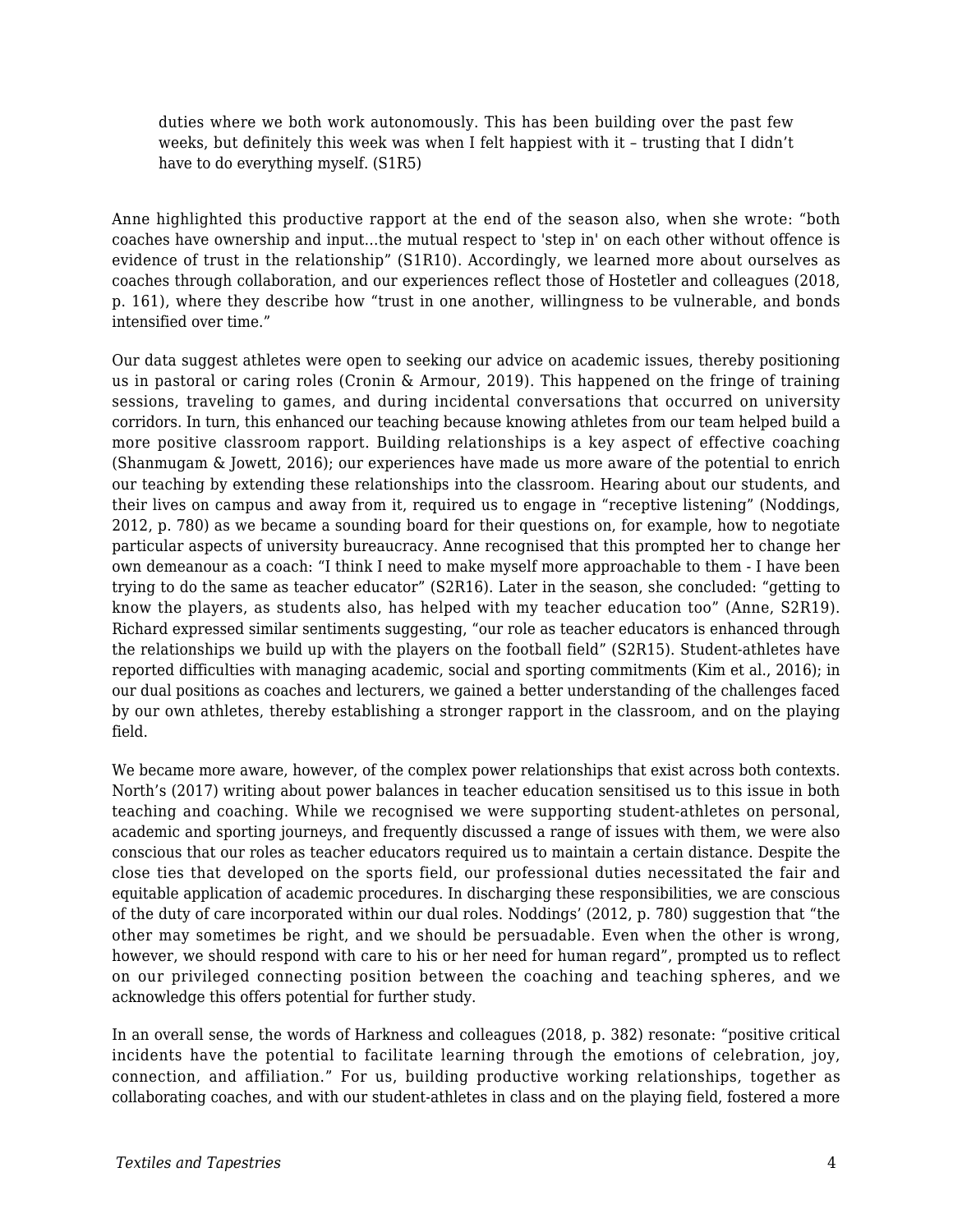positive learning environment also.

*Discomfort: "...if he roared at me in a match and then I have to go and sit in his 9 o'clock lecture..."* 

Because some of the athletes we coached were also students in our lectures, they had experience of us as teacher educators in a class setting, and as coaches in a competitive sports setting. Athlete feedback challenged us to examine if, and how, our coaching and teaching identities were different. Fenton-O'Creevy and colleagues (2015, p. 33) argue "identity is not just an individual attribute but is negotiated anew in each community we participate in." Analysis of our coaching philosophy statements suggest certain commonalties with typical descriptions of learner-centred teaching. Anne stated at the start of Season 1: "my coaching philosophy is that all players have potential to improve and develop (irrespective of their beginning / current position)." At that season's end, traits of a supportive "socio-moral environment" (Light et al., 2014, p. 74) are evident in her updated philosophy reflection when she wrote: "I value the importance of creating a positive and encouraging culture where individuals can experience enjoyment as well as challenges in their learning." For Richard, the connection between teaching and coaching stretched back to his time as a primary teacher as he commented:

Throughout my years teaching in primary schools, coaching after school was a central part of my own identity as a teacher: for me, school sport helped develop a sense of community within these schools, had positive impacts on children, strengthened community links and…I liked doing it!

Accordingly, engaging in this self-study caused us to question our teaching and coaching styles. This questioning was prompted by student feedback because some athletes believed the reflective style they associated with a teacher educator was incompatible with a more vocal, aggressive manner that they expected from a sports coach. We wished to be student-centred teacher educators and athletecentred coaches – but struggled to reconcile these aspirations with player expectations grounded in a more traditional coaching style (Light & Harvey, 2017). Player focus group (FG) responses highlighted how our approach contrasted sharply with their prior experiences where coaches were frequently "giving out and being aggressive" (S2 FG, Player 2). Consequently, Player 1 (S2 FG) believed Richard's role as a teacher educator constrained him from adopting a similar aggressive style on the football field:

So sometimes I think the whole thing that he's a lecturer, everyone will have him [in class] at some stage, and you'll see him in college and he can't or maybe doesn't think he can be in any way loud or aggressive from that point of view

When Penney (2006, p. 27) called for "a cultural as well as pedagogical shift," she was arguing for a more learner-centred approach to coaching. In our context, we noticed that athletes, shaped by their previous experiences found it challenging to fully embrace those learner-centred approaches that we were trying to implement. This highlighted the importance for us to understand how these prior experiences impacted athletes' receptiveness to new approaches. Jarrett and Harvey (2014, p. 90) report similar issues, noting how "a change in pedagogy may often be difficult to facilitate due to students' preconceived notions of traditional, formal curricula."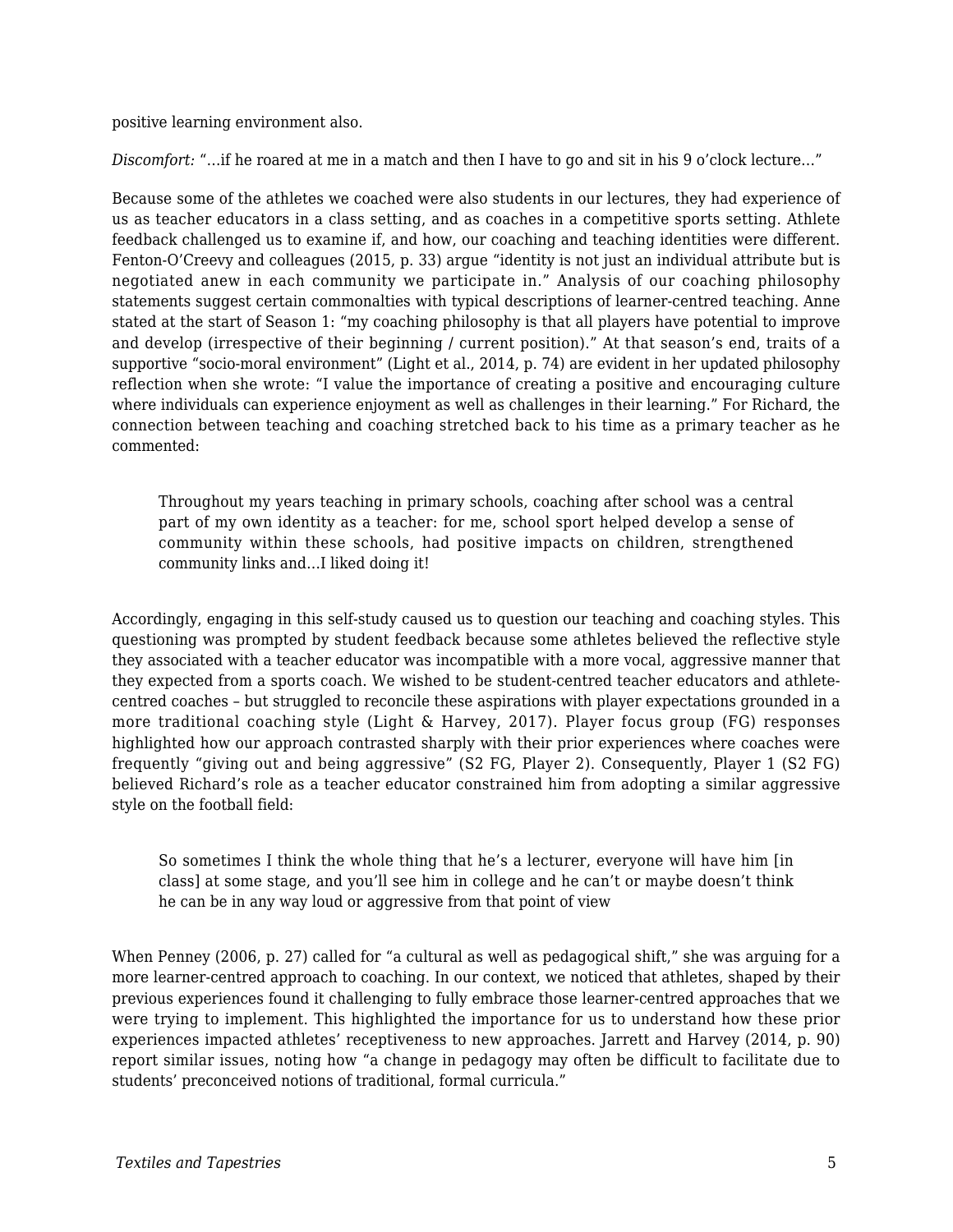At times, however, this apparent resistance from athletes led us to question our approaches, and doubt our coaching efficacy. This is illustrated by one exchange captured in Anne's reflection, and Richard's response (S1R14):

Anne: It feels at times we are on a rollercoaster, changing direction a rapid pace, and I feel the players are laying the tracks. In our efforts to be [athlete-centred]…I think the players have this week 'steered' my learning as a coach.

Richard: Is this sense that players are 'steering' a positive or negative? Or neither - just a part of learning to coach in an [athlete-centred] way - ceding 'control'?

We were quite uncomfortable with this situation. By trying to be athlete-centred, we felt we were not fully in control of the sessions; and the athletes were somewhat frustrated because they wanted us to be more directive in our style: "We'd rather be driven…more of a 'do this' rather than 'what do you think'" (S1 FG). This underlined the importance of acknowledging our athletes' and students' prior experiences, and a blurring of our own identities. Our attempts to construct an athlete-centred environment, informed by our shared developmental philosophies of teaching and coaching, jarred somewhat with the realities of coaching in a team context, where players' expectations were somewhat different to our own. This is particularly complex in a sports setting where a focus on winning can impact the underlying coaching process. This caused Richard to question, after a number of defeats, his own worth as a coach and educator in a similar way to the coach in Purdy and Potrac's study who wondered "[Maybe] I'm just not good enough" (2016, p. 789).

In terms of resolving the discomforts associated with our teaching and coaching, the collaborative nature of our self-study, and the support provided by being "co-conspirators and critical friends" (Hostetler et al., 2016, p. 61) in this endeavour, helped us to navigate our way through these situations. The process helped us to understand our coaching selves in the context of what Ives and colleagues (2019, p. 13) describe as "the intersectional and fluid nature of identities and their associated management". In our case, our coaching and teaching identities were interwoven and, frequently, *tangled*.

*Empathy:* "It felt that following the plan was more important than personal interactions"

Engaging in self-study of our coach learning prompted us to reflect on our student teachers' experiences too. As we struggled with issues relating to planning and implementation of our coaching sessions, our understanding of their struggles to plan and implement effective lessons as student teachers was increased. We documented difficulties with pedagogical strategies such as questioning. By exploring solutions to these problems in our critical friendship, we discussed how our students might encounter similar problems.

Early in Season 1, while attempting to incorporate questioning into his athlete-centred approach, Richard struggled to embed effective strategies into his practice: "On Wednesday, I think my questioning was a bit 'machine-gun' like – getting the questions out but not waiting for answers – I was anxious to keep everything moving" (S1R3). Likewise, the players were uncomfortable with the approach. As Player 3 explained in the final focus group that season, "It's probably just easier if they just tell you what to do instead of asking because, like, everyone is going to have a different opinion". As we reflected on this, Anne noted the value of the approach, and the potential for athlete empowerment (Kidman, 2005): "Many of the questions made the players reflect and then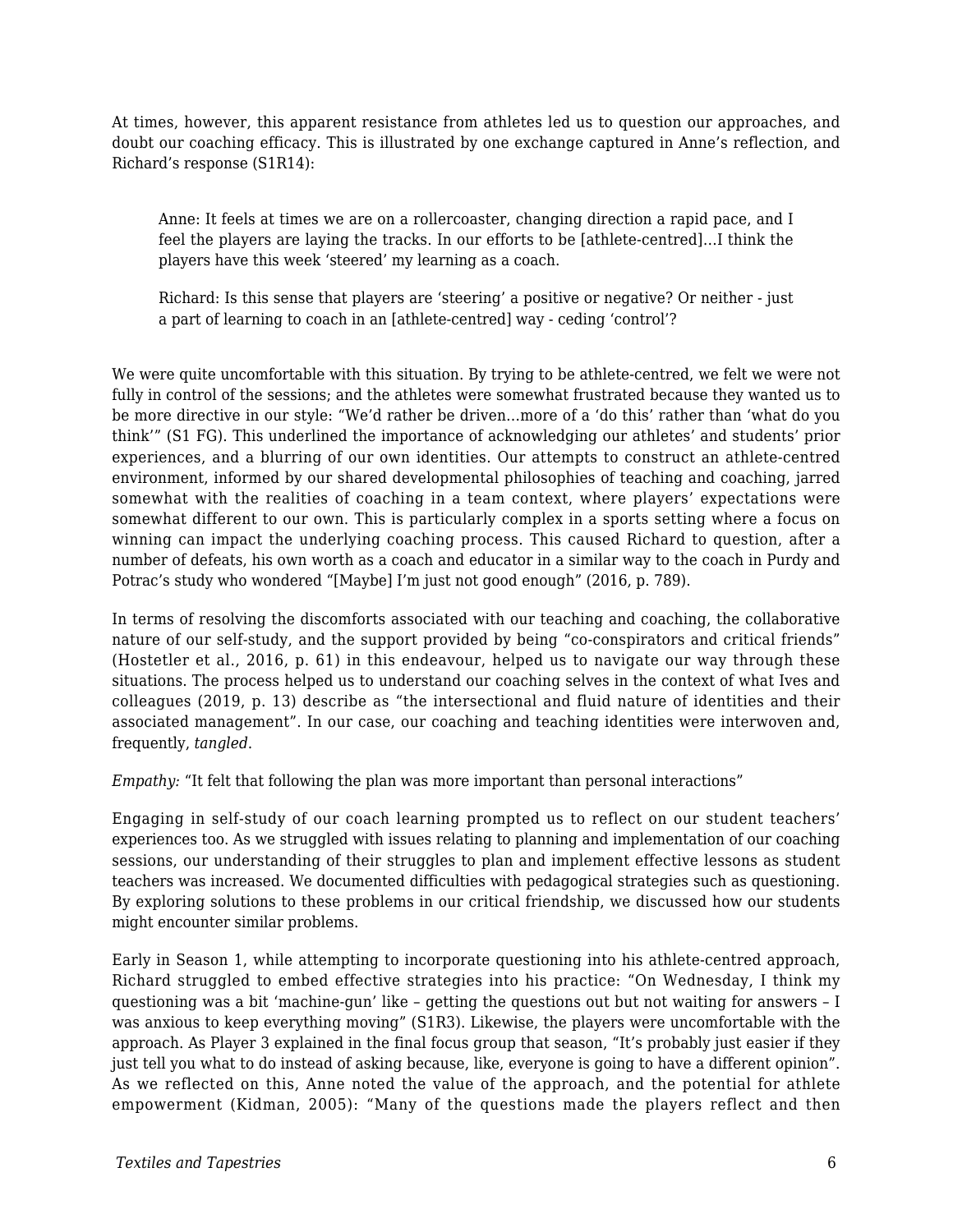learn…Richard allows the players to set the intensity for the training" (S1R13). Anne wrote about her own pedagogical learning:

I again…found that I had to consciously hold back on coach-led feedback and instructions and ask the players more questions and scaffold their feedback to each other. When given the opportunity, they did this very well (S1R13)

Later, it became apparent that our coaching language was aligning with our teaching language:

Using questions, generating discussions and learning through small-sided games underpinned our approach to coaching this season. We tried to coach by posing problems (guided discovery?) and supporting players to find solutions (Richard, S1R21)

Likewise, the value of good planning (in teaching and coaching) became more apparent to us. Richard wrote: "because of our clear session focus, we knew what we wanted to achieve…we outlined our objectives clearly, and allowed time for some interaction with the players" (S1R13). We hoped our student teachers would adopt similar practices. This emphasis on planning, however, sensitised us to the need for reflection-in-action too, and we noticed that being able to deviate from the plan could be important as we gained expertise. In the same reflection, Richard noted: "because our session was so well planned…sometimes it felt that following the plan was more important than personal interactions". We discussed how our student teachers can struggle to respond to the needs of individual children in a classroom context. The following season, Anne's comment suggests we had improved this element of our practice: "our collaborative approach was responding to players' needs as opposed to fitting our coaching plans (as has been the case managing large numbers in previous sessions)" (S2R13). As we learned how to coach, the discussions that followed between us caused us to reflect on the how our student teachers might also be struggling with pedagogical innovations as they learned how to teach. Consequently, we became more aware that "developing expertise in teaching is more about developing an appreciation of and a responsiveness to the learning that students are engaged in" (Garbett, 2011, p. 73). Our learning as coaches adopting a novel pedagogy deepened our empathy for students who encountered similar challenges. By developing our own expertise, and by reflecting on the needs of our students, we hope we are better placed to reflect Martin's (2018, p. 267) contention that "being a teacher educator…means supporting teachers to identify and act upon the connections between their work in a multiplicity of contexts."

## **Concluding Thoughts**

Over the course of two seasons, our collaborative self-study has provided us with opportunities to identify authentic, meaningful episodes from our practice (Callary et al., 2012). Fletcher and Ovens (2015, p. 217) note the potential for self-study to provide "glimpses into the black boxes of the professional contexts and situations in which practitioners work." This exploration of our coaching practices facilitated a deeper understanding of how we coach and how we teach. A process of "reframing" (Bullock et al., 2014, p. 39) became embedded in these practices, and we became more aware of the "significant influence that socio-cultural and institutional contexts" (Curry & Light, 2014, p. 129) may have in the integration of a new pedagogy. This insight has implications for our approaches to teaching and coaching alike.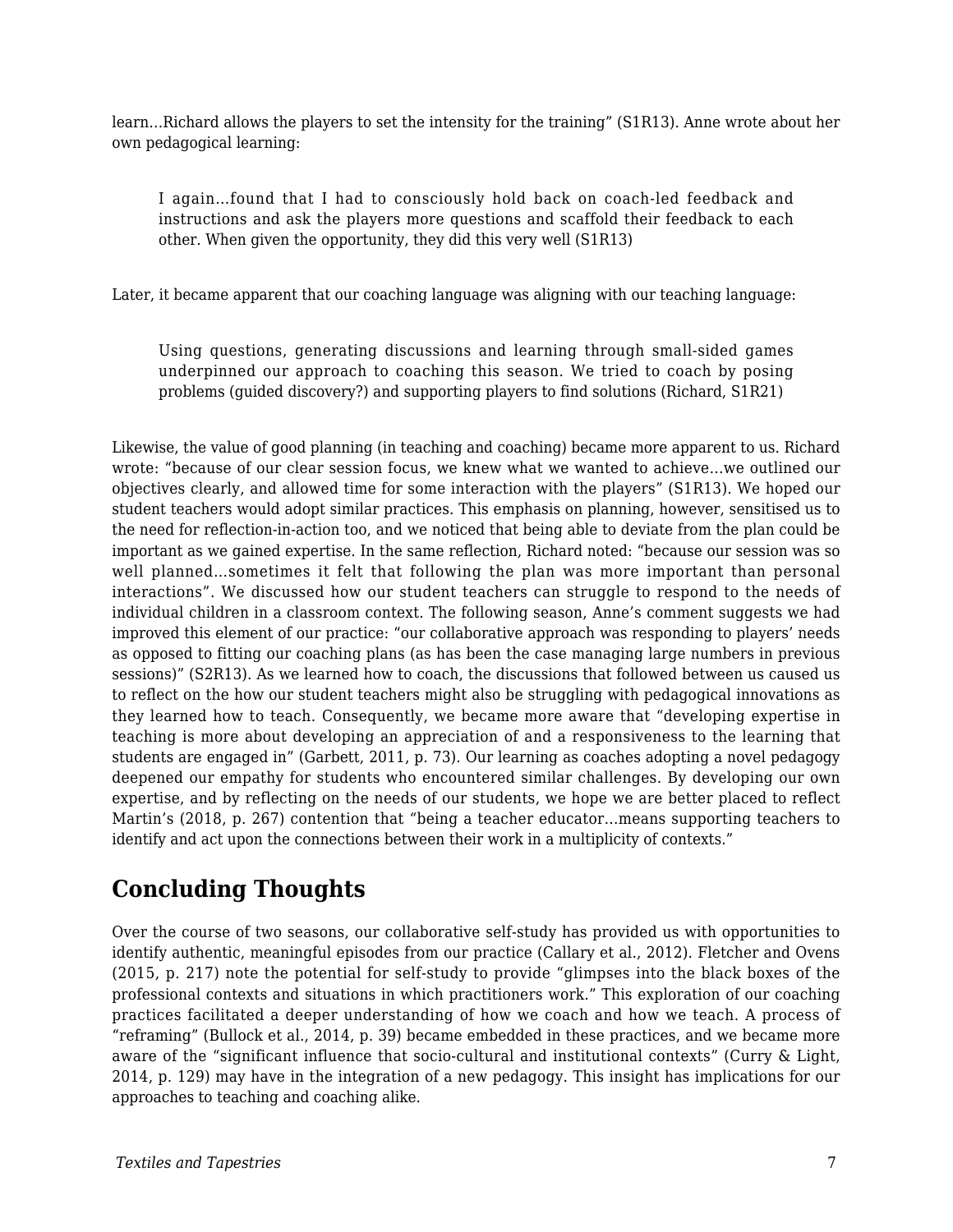The notion of *tensions* has been explored elsewhere, and frequently examines the transition *from* teacher *to* teacher educator (e.g. Berry, 2008; Bullock & Ritter, 2011). For us, a central tension related to our identities as teacher educators and coaches *at the same time,* where we both taught and coached many of the same student-athletes simultaneously.

Essentially, our teaching and coaching roles were intertwined. Jordan and colleagues (2016, p. 239), when describing their transition from teaching to teacher education, conclude "we will never disconnect from our teacher selves"; in a similar way, when we coach, we also connect to our teaching selves. Exploring our tangled coaching and teaching experiences has provided us with valuable learning opportunities already, and has the potential to enhance our future practices, aligning with Niesz's (2010, p. 44) suggestion that "meanings made and identities constructed in communities are the creators of possibility." Being teacher educators, and being coaches, create possibilities for us to form new understandings of both.

#### **References**

Bergmann Drewe, S. (2000). An Examination of the Relationship between Coaching and Teaching. *Quest, 52*(1), 79-88. https://doi.org/10.1080/00336297.2000.10491702

Berry, A. (2008). *Tensions in Teaching about Teaching*. Springer.

Bowles, R., & O'Dwyer, A. (2019). Athlete-centred coaching: perspectives from the sideline. Sports Coaching Review, 1-22. https://doi.org/10.1080/21640629.2019.1649901

Bowles, R., O'Dwyer, A. & Ní Cróinín, D (2018). *Learning to be a Player-centred Coach: Perspectives from the Sideline.* Paper presented at AIESEP conference, Edinburgh, UK. 25-28 July.

Brookfield, S. (2017). *Becoming a critically reflective teacher* (2nd ed.). Jossey-Bass.

Brown, T. D. (2011). More than glimpses in the mirror: an argument for self-study in the professional learning of physical education teachers. *Asia-Pacific Journal of Health, Sport and Physical Education, 2*(1), 19-32. https://doi.org/10.1080/18377122.2011.9730341

Bullock, S. M., Russell, T., & MacKinnon, A. (2014). Making the tacit explicit: Exploring Donald Schön's influence on our pedagogies of teacher education. In Garbett, D., & Ovens, A**.** (Eds.), *Changing practices for changing times: Past, present and future possibilities for self-study research. Proceedings of the 10th International Conference on Self-Study of Teacher Education Practices* (pp. 38-41). University of Auckland.

Bullock, S. M., & Ritter, J. K. (2011). Exploring the Transition into Academia through Collaborative Self-Study. *Studying Teacher Education, 7*(2), 171-181. https://doi.org/10.1080/17425964.2011.591173

Callary, B., Werthner, P., & Trudel, P. (2012). How meaningful episodic experiences influence the process of becoming an experienced coach. *Qualitative Research in Sport, Exercise and Health, 4*(3), 420-438. https://doi.org/10.1080/2159676X.2012.712985

Casey, A., Fletcher, T., Schaefer, L., & Gleddie, D. (2018). *Conducting Practitioner Research in Physical Education and Youth Sport*. Routledge.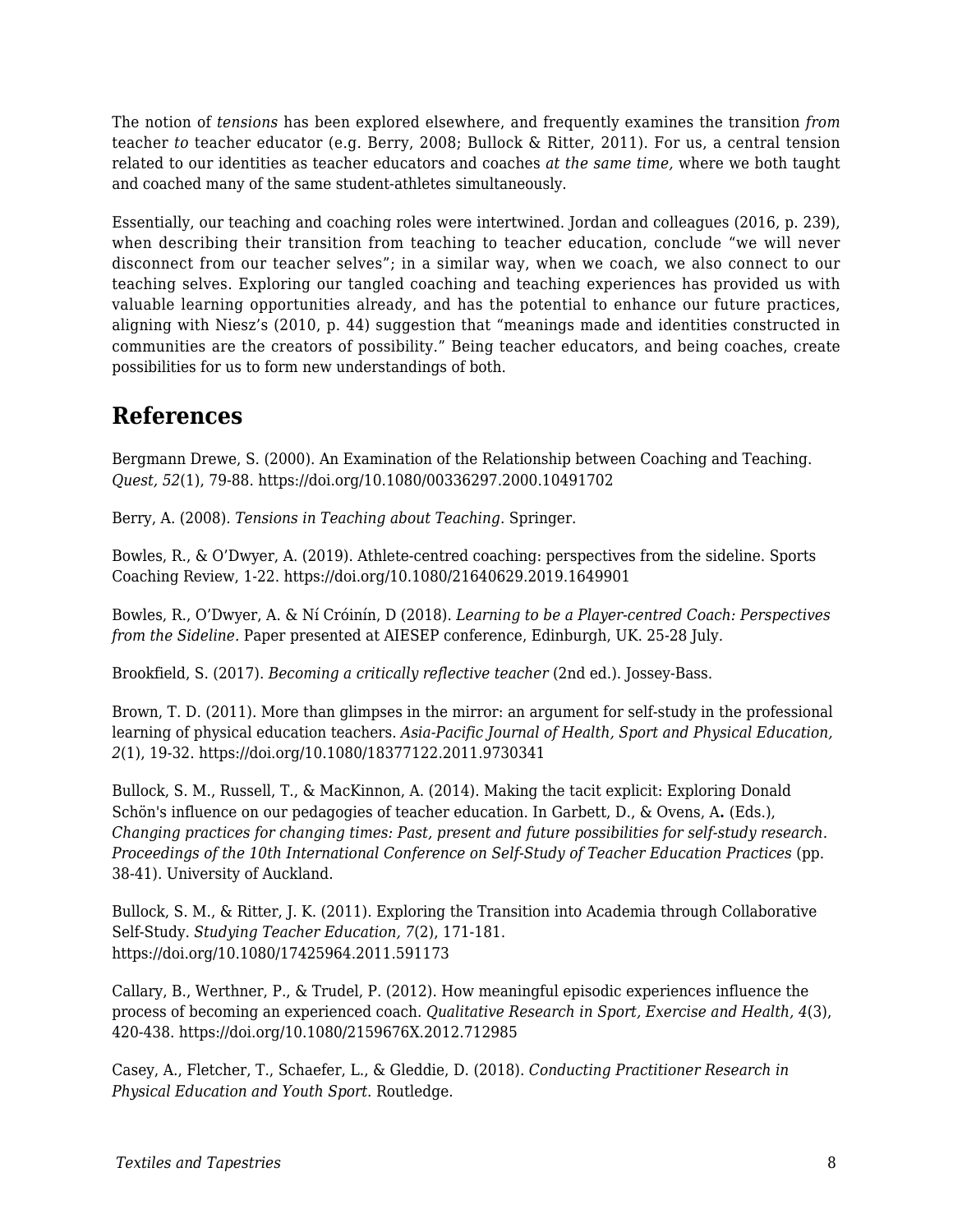Cronin, C., & Armour, K. (2019). *Care in Sport Coaching: Pedagogical Cases*. Routledge. Curry, C., & Light, R. (2014). The influence of context on implementing TGfU. In R. Light, J. Quay, S. Harvey, & A. Mooney (Eds.), *Contemporary Developments in Games Teaching* (pp. 118-132). Routledge.

Cushion, C. J. (2013). Applying Game Centered Approaches in coaching: a critical analysis of the 'dilemmas of practice' impacting change. *Sports Coaching Review, 2*(1), 61-76. https://doi.org/10.1080/21640629.2013.861312

Cushion, C. J., & Nelson, L. (2013). Coach education and learning: Developing the field. In P. Potrac, W. Gilbert, & J. Denison (Eds.), *Routledge Handbook of Sports Coaching*. Routledge.

Cushion, C. J., & Townsend, R. C. (2016). Jean Lave: Learning in Coaching as social praxis. In L. Nelson, R. Groom, & P. Potrac (Eds.), *Learning in Sports Coaching: Theory and Application*. Routledge.

Fenton-O'Creevy, M., Dimitriadis, Y., & Scobie, G. (2015). Failure and resilience at boundaries: the emotional process of identity work. In E. Wenger-Trayner, M. Fenton-O'Creevy, S. Hutchinson, C. Kubiak, & B. Wenger-Trayner (Eds.), *Learning in landscapes of practice: boundaries, identity and knowledgeability in practice- based learning* (pp. 33-42). Routledge.

Fletcher, T., Ní Chróinín, D., & O'Sullivan, M. (2016). A Layered Approach to Critical Friendship as a Means to Support Pedagogical Innovation in Pre-service Teacher Education. *Studying Teacher Education, 12*(3), 302-319. https://doi.org/10.1080/17425964.2016.1228049

Fletcher, T., Ní Chróinín, D., Price, C., & Francis, N. (2018). Teacher educators' enactment of pedagogies that prioritise learning about meaningful physical education. Curriculum Studies in Health and Physical Education, 9(1), 76-89. https://doi.org/10.1080/18377122.2018.1425125

Fletcher, T., & Ovens, A. (2015). Self-study in physical education: bridging personal and public understandings in professional practice. *Asia-Pacific Journal of Health, Sport and Physical Education, 6*(3), 215-219. https://doi.org/10.1080/18377122.2015.1092721

Garbett, D. (2011). Horse Riding 101: The role of experience in reframing teacher education practices. *Studying Teacher Education, 7*(1), 65-75. https://doi.org/10.1080/17425964.2011.558371

Hall, E. T., & Gray, S. (2016). Reflecting on reflective practice: a coach's action research narratives. *Qualitative Research in Sport, Exercise and Health, 8*(4), 365-379. https://doi.org/10.1080/2159676X.2016.1160950

Hamilton, M. L., & Pinnegar, S. (2013). A Topography of Collaboration: Methodology, identity and community in self-study of practice research. *Studying Teacher Education, 9*(1), 74-89. https://doi.org/10.1080/17425964.2013.771572

Harkness, S. S., Kastberg, S., & McCloskey, A. (2018). Critical Incidents: Problems of practice AND celebrations of practice. In D. Garbett & A. Ovens (Eds.), *Pushing boundaries and crossing borders: Self-study as a means for researching pedagogy* (pp. 377-382). Self-Study of Teacher Education Practices.

Hostetler, A., Crowe, A., & Mills, G. (2016). Co-conspirators and critical friends: navigating tensions in teaching research. In D. Garbett & A. Ovens (Eds.), *Enacting self-study as methodology for*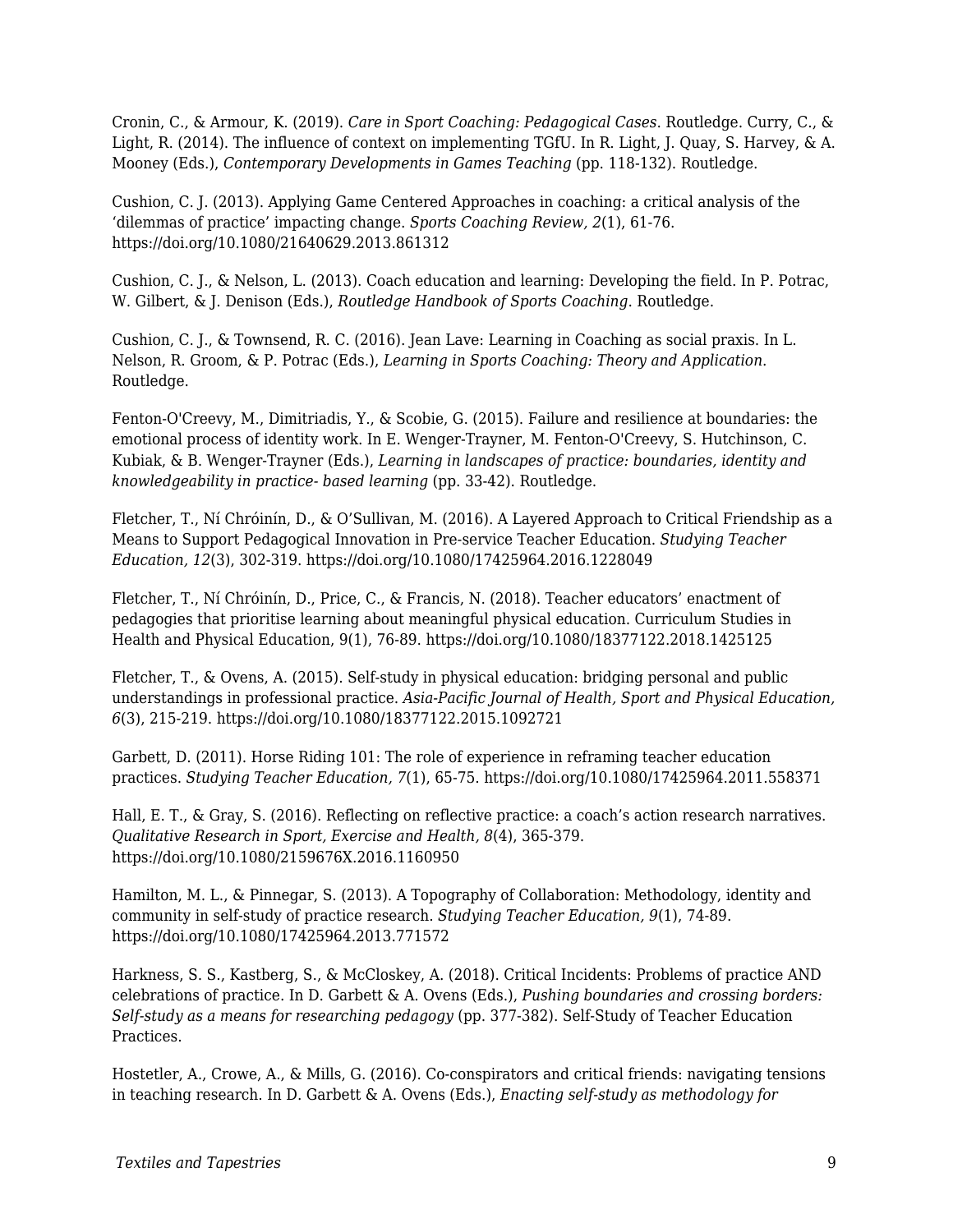*professional inquiry* (pp. 61-67). Self-Study of Teacher Education Practices.

Hostetler, A., Hawley, T., Jordan, A., Levicky, M., & Mills, G. (2018). Co-conspirators and critical friends: Mentorship and collegiality in the social and professional worlds of academia. In D. Garbett & A. Ovens (Eds.), *Pushing boundaries and crossing borders: Self-study as a means for researching pedagogy* (pp. 155-162). Self-Study of Teacher Education Practices.

Ives, B. A., Gale, L. A., Potrac, P. A., & Nelson, L. J. (2019). Uncertainty, shame and consumption: negotiating occupational and non-work identities in community sports coaching. *Sport, Education and Society*, 1-17. https://doi.org/10.1080/13573322.2019.1699522

Jacobs, F., Claringbould, I., & Knoppers, A. (2016). Becoming a 'good coach'. *Sport, Education and Society, 21*(3), 411-430. https://doi.org/10.1080/13573322.2014.927756

Jarrett, K., & Harvey, S. (2014). Recent trends in research literature on game-based approaches to teaching and coaching games. In R. Light, J. Quay, S. Harvey, & A. Mooney (Eds.), *Contemporary Developments in Games Teaching* (pp. 87-102). Routledge.

Jones, R. (2007). Coaching Redefined: An everyday pedagogical endeavour. *Sport, Education and Society, 12*(2), 159-173. https://doi.org/10.1080/13573320701287486

Jordan, A., Hawley, T., & Washell, C. (2016). Teacher, teacher educator, or both? A collaborative selfstudy of teacher education identity. In D. Garbett & A. Ovens (Eds.), *Enacting self-study as methodology for professional inquiry* (pp. 235-240). Self-Study of Teacher Education Practices.

Kidman, L. (2005). *Athlete-centred Coaching*. Innovative Print.

Kidman, L., & Penney, D. (2014). Athlete Centered Coaching: A time for Reflection on Values, Meanings and Practice. *The Journal of Athlete Centred Coaching, 1(1),* 2-5.

Kim, J., Bloom, G. A., & Bennie, A. (2016). Intercollegiate coaches' experiences and strategies for coaching first-year athletes. *Qualitative Research in Sport, Exercise and Health, 8*(4), 394-408. https://doi.org/10.1080/2159676X.2016.1176068

Light, R., Curry, C., & Mooney, A. (2014). Game Sense as a model for delivering quality teaching in physical education. *Asia-Pacific Journal of Health, Sport and Physical Education, 5*(1), 67-81. https://doi.org/10.1080/18377122.2014.868291

Light, R., & Harvey, S. (2017). Positive Pedagogy for sport coaching. *Sport Education and Society, 22*(2), 271-287. https://doi.org/10.1080/13573322.2015.1015977

Light, R., & Harvey, S. (2019). *Positive Pedagogy for Sport Coaching: athlete-centred coaching for individual sports*. Routledge.

Lorimer, R., & Jowett, S. (2013). Empathic understanding and accuracy in the coach-athlete relationship. In P. Potrac, W. Gilbert, & J. Denison (Eds.), *Routledge Handbook of Sports Coaching* (pp. 321-332). Routledge.

Loughran, J., & Brubaker, N. (2015). Working with a Critical Friend: A Self-study of Executive Coaching. *Studying Teacher Education, 11*(3), 255-271. https://doi.org/10.1080/17425964.2015.1078786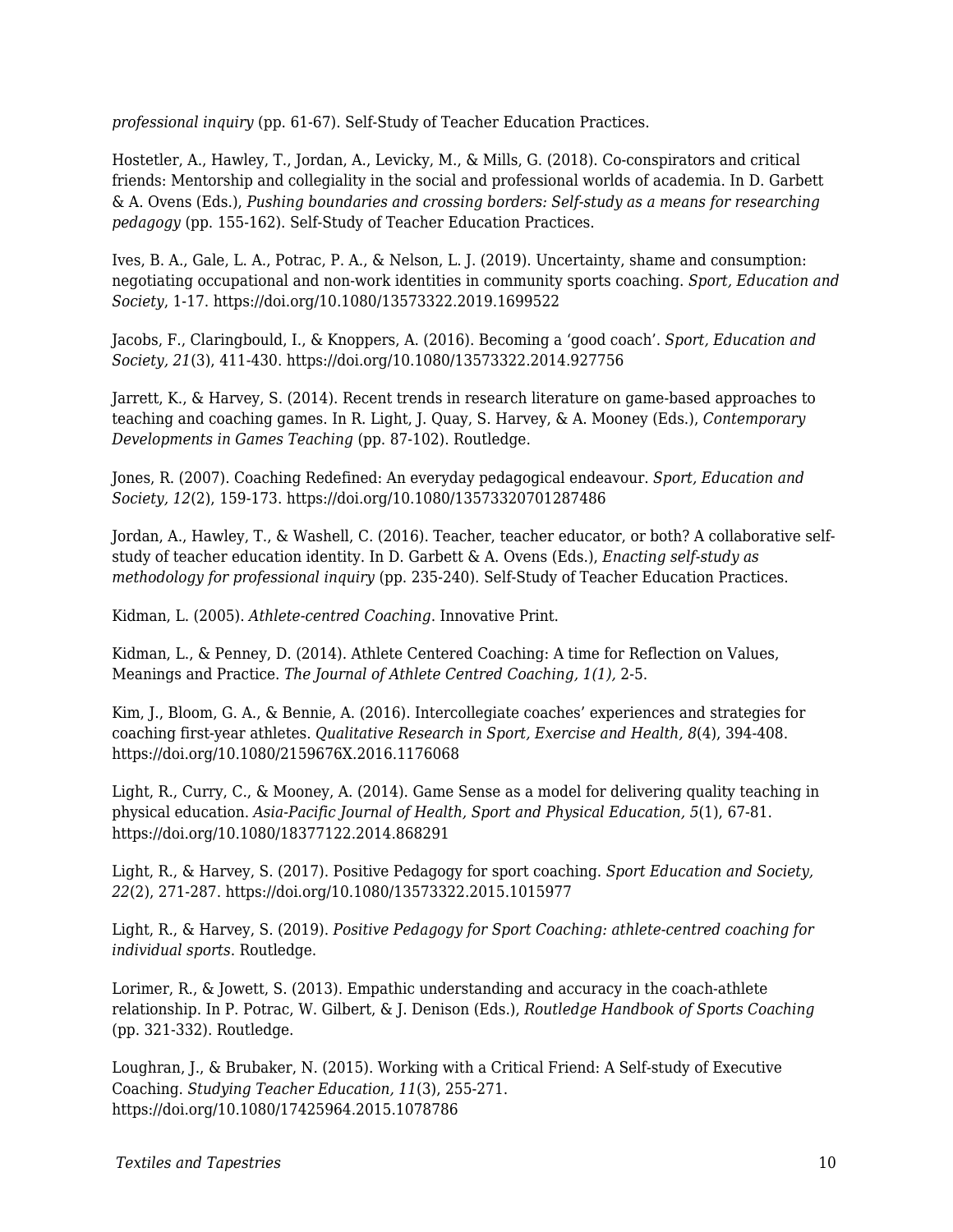Martin, A. D. (2018). Professional Identities and pedagogical practices: A self-study on the "becomings" of a teacher educator and teachers. In D. Garbett & A. Ovens (Eds.), *Pushing boundaries and crossing borders: Self-study as a means for researching pedagogy* (pp. 263-269). Self-Study of Teacher Education Practices.

Mead, J., & Gilson, T. A. (2017). One high school basketball coach's self-study of leadership development. *Sports Coaching Review, 6*(1), 1-19. https://doi.org/10.1080/21640629.2016.1173447

Niesz, T. (2010). Chasms and bridges: Generativity in the space between educators' communities of practice. *Teaching and Teacher Education, 26*(1), 37-44. https://doi.org/10.1016/j.tate.2009.06.015

Noddings, N. (2012). The caring relation in teaching. *Oxford Review of Education, 38*(6), 771-781. https://doi.org/10.1080/03054985.2012.745047

North, C. (2017). Swinging between infatuation and disillusionment: learning about teaching teachers through self-study. *Physical Education and Sport Pedagogy, 22*(4), 390-402. https://doi.org/10.1080/17408989.2016.1268586

O'Dwyer, A., & Bowles, R. (2020). Exploring the Potential Value of Self-Study to Support Coach Learning. *7*(1), 95. https://doi.org/10.1123/iscj.2018-0105

O Dwyer, A., Bowles, R., & Ní Chróinín, D. (2019). Supporting Collaborative Self-Study: An Exploration of Internal and External Critical Friendships. *Studying Teacher Education*. https://doi.org/10.1080/17425964.2019.1600494

Penney, D. (2006). Coaching as Teaching: new acknowledgements in practice. In R. Jones (Ed.), *The Sports Coach as Educator*. Routledge.

Pill, S. (2018). Introduction. In S. Pill (Ed.), *Perspectives on Athlete-Centred Coaching* (pp. 1-5). Routledge.

Purdy, L. G., & Potrac, P. (2016). Am I just not good enough? The creation, development and questioning of a high performance coaching identity. *Sport, Education and Society, 21*(5), 778-795. https://doi.org/10.1080/13573322.2014.941795

Richards, K. A. R., & Ressler, J. D. (2016). A Collaborative Approach to Self-Study Research in Physical Education Teacher Education. *Journal of Teaching in Physical Education, 35*(3), 290-295.

Romar, J.-E., Sarén, J., & Hastie, P. (2016). Athlete-Centred coaching using the Sport Education model in youth soccer. *Journal of Physical Education & Sport, 16*(2), 380- 391. https://doi.org/10.7752/jpes.2016.02060

Shanmugam, V., & Jowett, S. (2016). Creating a Successful and Effective Coaching Environment through Interpersonal Sports Coaching. In S. Cotterill, N. Weston, & G. Breslin (Eds.), *Sport and Exercise Psychology: Practioner Case Studies* (pp. 215- 238). Wiley.

Tripp, D. (2012). *Critical Incidents in Teaching: Developing Professional Judgement*. Routledge.

Trudel, P., Culver, D., & Werthner, P. (2013). Looking at coach development from the coach-learner's perspective: considerations for coach development administrators. In P. Potrac, W. Gilbert, & J. Denison (Eds.), *Routledge Handbook of Sports Coaching* (pp. 375-387). Routledge.